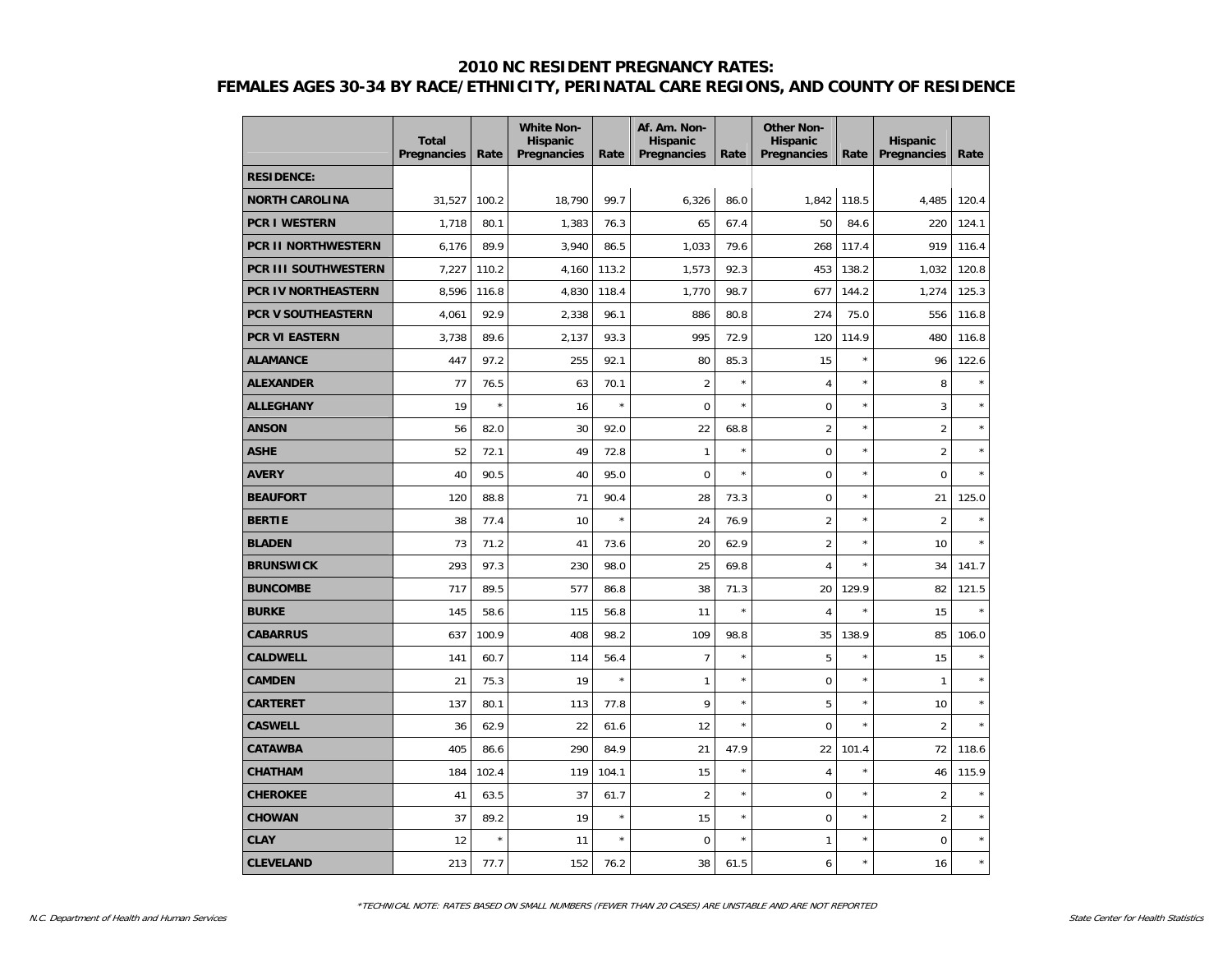|                   | <b>Total</b><br>Pregnancies | Rate    | <b>White Non-</b><br><b>Hispanic</b><br>Pregnancies | Rate    | Af. Am. Non-<br><b>Hispanic</b><br>Pregnancies | Rate    | <b>Other Non-</b><br><b>Hispanic</b><br>Pregnancies | Rate       | <b>Hispanic</b><br>Pregnancies | Rate    |
|-------------------|-----------------------------|---------|-----------------------------------------------------|---------|------------------------------------------------|---------|-----------------------------------------------------|------------|--------------------------------|---------|
| <b>COLUMBUS</b>   | 111                         | 67.9    | 53                                                  | 54.9    | 31                                             | 64.6    | 6                                                   | $^{\star}$ | 21                             | 185.8   |
| <b>CRAVEN</b>     | 295                         | 96.4    | 190                                                 | 96.4    | 62                                             | 86.0    | 15                                                  | ×          | 28                             | 123.3   |
| <b>CUMBERLAND</b> | 1,151                       | 99.4    | 558                                                 | 104.5   | 391                                            | 91.3    | 75                                                  | 121.8      | 123                            | 92.2    |
| <b>CURRITUCK</b>  | 60                          | 88.8    | 54                                                  | 91.1    | 3                                              | $\star$ | $\mathbf{1}$                                        | $\star$    | $\overline{2}$                 | $\star$ |
| <b>DARE</b>       | 128                         | 130.7   | 104                                                 | 126.5   | $\overline{2}$                                 | $\star$ | $\overline{2}$                                      | ×          | 20                             | 173.9   |
| <b>DAVIDSON</b>   | 363                         | 76.9    | 285                                                 | 77.6    | 27                                             | 58.7    | 6                                                   | ×          | 44                             | 93.2    |
| <b>DAVIE</b>      | 106                         | 94.6    | 88                                                  | 94.5    | $\overline{2}$                                 | $\star$ | $\mathbf{1}$                                        | ×          | 15                             | $\star$ |
| <b>DUPLIN</b>     | 138                         | 73.9    | 52                                                  | 61.2    | 17                                             | $\star$ | 3                                                   | ×          | 65                             | 111.9   |
| <b>DURHAM</b>     | 1,495                       | 125.2   | 673                                                 | 132.5   | 394                                            | 99.0    | 146                                                 | 150.5      | 273                            | 142.9   |
| <b>EDGECOMBE</b>  | 127                         | 74.8    | 40                                                  | 68.0    | 75                                             | 76.1    | $\mathbf 0$                                         | $\star$    | 12                             | $\star$ |
| <b>FORSYTH</b>    | 1,233                       | 107.3   | 650                                                 | 109.9   | 257                                            | 82.5    | 52                                                  | 128.4      | 267                            | 129.9   |
| <b>FRANKLIN</b>   | 165                         | 92.9    | 92                                                  | 84.1    | 48                                             | 106.7   | $\overline{2}$                                      | ×          | 23                             | 108.0   |
| <b>GASTON</b>     | 551                         | 84.8    | 380                                                 | 81.2    | 96                                             | 87.1    | 16                                                  | ×          | 58                             | 99.7    |
| <b>GATES</b>      | 30                          | 97.7    | 22                                                  | 108.4   | 6                                              | $\star$ | $\mathbf 0$                                         | $\star$    | $\overline{2}$                 |         |
| <b>GRAHAM</b>     | 15                          | $\star$ | 14                                                  | $\star$ | $\mathbf 0$                                    | $\star$ | $\mathbf 0$                                         | $\star$    | $\mathbf{1}$                   |         |
| <b>GRANVILLE</b>  | 159                         | 93.2    | 91                                                  | 91.8    | 43                                             | 85.5    | $\overline{2}$                                      | $^{\star}$ | 23                             | 118.6   |
| <b>GREENE</b>     | 54                          | 88.5    | 25                                                  | 99.6    | 15                                             | $\star$ | $\mathbf 0$                                         | ×          | 14                             | $\star$ |
| <b>GUILFORD</b>   | 1,671                       | 102.7   | 823                                                 | 109.1   | 539                                            | 86.7    | 125                                                 | 138.6      | 177                            | 110.4   |
| <b>HALIFAX</b>    | 119                         | 83.2    | 43                                                  | 88.8    | 66                                             | 78.2    | 9                                                   | ×          | $\mathbf{1}$                   | ×       |
| <b>HARNETT</b>    | 402                         | 96.2    | 247                                                 | 92.8    | 70                                             | 88.4    | 14                                                  | $\star$    | 70                             | 123.7   |
| <b>HAYWOOD</b>    | 104                         | 68.9    | 94                                                  | 67.0    | $\mathbf{1}$                                   | $\star$ | $\overline{2}$                                      | $\star$    | $\overline{7}$                 |         |
| <b>HENDERSON</b>  | 255                         | 88.8    | 186                                                 | 83.1    | 5                                              | $\star$ | 6                                                   | $\star$    | 58                             | 122.4   |
| <b>HERTFORD</b>   | 47                          | 74.4    | 23                                                  | 98.7    | 19                                             | $\star$ | $\mathbf 0$                                         | ×          | 5                              | ×       |
| <b>HOKE</b>       | 201                         | 97.3    | 97                                                  | 105.8   | 42                                             | 71.6    | 18                                                  | ×          | 44                             | 141.5   |
| <b>HYDE</b>       | 17                          | $\star$ | 9                                                   | $\star$ | 3                                              | $\star$ | $\Omega$                                            | ×          | 5                              | ×       |
| <b>IREDELL</b>    | 470                         | 99.8    | 341                                                 | 97.2    | 56                                             | 93.8    | 22                                                  | 141.0      | 50                             | 111.4   |
| <b>JACKSON</b>    | 96                          | 92.4    | 79                                                  | 95.8    | $\mathbf 0$                                    | $\star$ | 8                                                   | $\star$    | 9                              | ×       |
| <b>JOHNSTON</b>   | 589                         | 98.1    | 402                                                 | 98.7    | 68                                             | 75.6    | 11                                                  | ×          | 108                            | 115.4   |
| <b>JONES</b>      | 20                          | 80.6    | 16                                                  | $\star$ | 3                                              | $\star$ | $\mathbf 0$                                         | ×          | $\mathbf{1}$                   |         |
| LEE               | 196                         | 101.9   | 89                                                  | 90.0    | 39                                             | 92.4    | $\mathbf{1}$                                        | ×          | 66                             | 141.0   |
| <b>LENOIR</b>     | 131                         | 78.6    | 56                                                  | 77.0    | 53                                             | 70.8    | $\overline{4}$                                      | ×          | 18                             | $\star$ |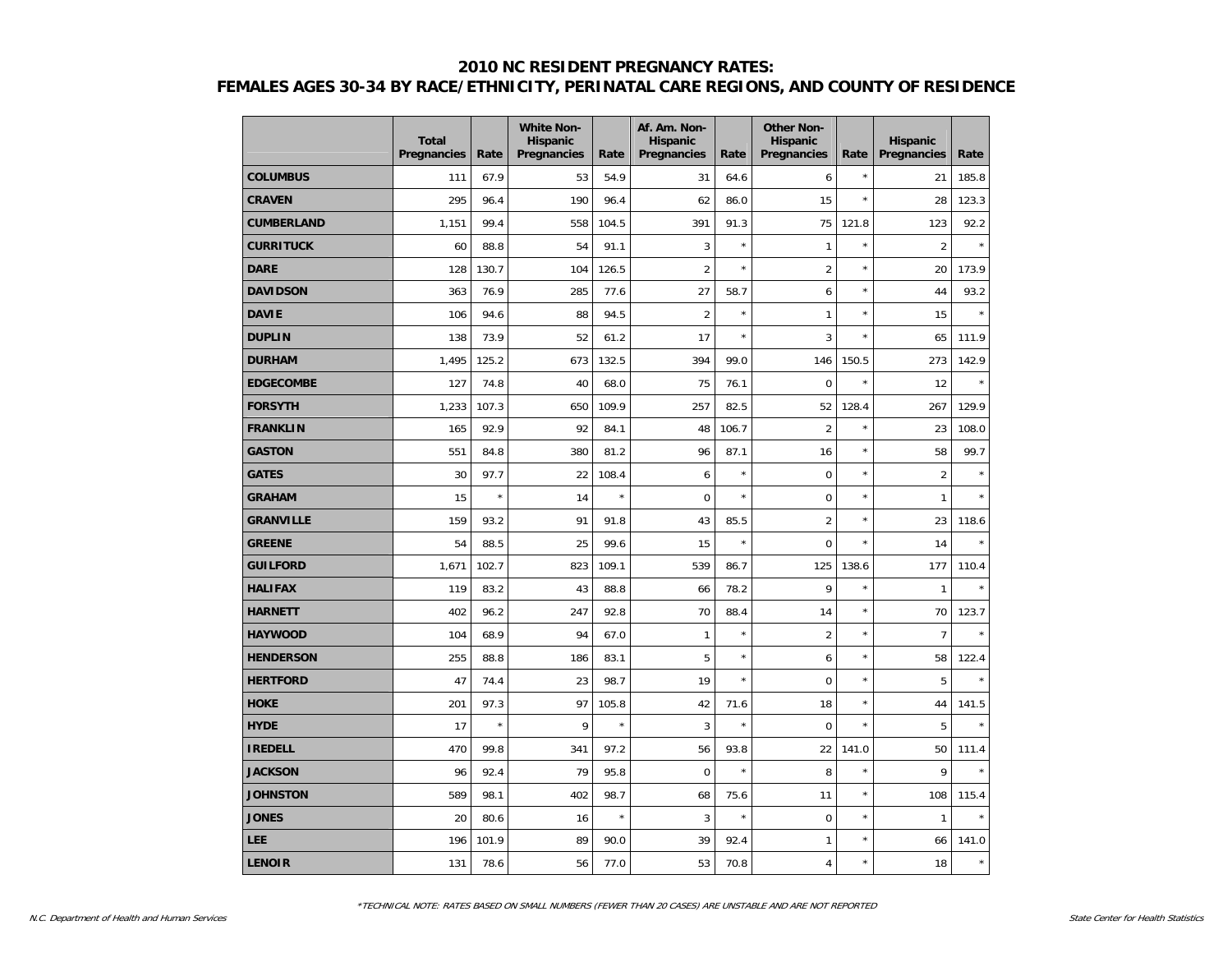|                    | <b>Total</b><br>Pregnancies | Rate    | <b>White Non-</b><br><b>Hispanic</b><br>Pregnancies | Rate    | Af. Am. Non-<br><b>Hispanic</b><br>Pregnancies | Rate                 | <b>Other Non-</b><br>Hispanic<br>Pregnancies | Rate    | <b>Hispanic</b><br>Pregnancies | Rate    |
|--------------------|-----------------------------|---------|-----------------------------------------------------|---------|------------------------------------------------|----------------------|----------------------------------------------|---------|--------------------------------|---------|
| <b>LINCOLN</b>     | 186                         | 80.1    | 157                                                 | 81.3    | 8                                              | $\star$              | 1                                            | $\star$ | 20                             | 83.0    |
| <b>MCDOWELL</b>    | 94                          | 72.1    | 79                                                  | 69.2    | $\mathbf{1}$                                   | $\star$              | $\overline{2}$                               | $\star$ | 12                             | $\star$ |
| <b>MACON</b>       | 48                          | 67.0    | 29                                                  | 47.9    | $\mathbf 0$                                    | $\star$              | $\mathbf 0$                                  | $\star$ | 19                             | $\star$ |
| <b>MADISON</b>     | 34                          | 58.4    | 33                                                  | 59.5    | $\overline{0}$                                 | $\star$              | 0                                            | $\star$ | $\mathbf{1}$                   | $\star$ |
| <b>MARTIN</b>      | 42                          | 66.5    | 26                                                  | 83.9    | 12                                             | $\star$              | $\overline{2}$                               | $\star$ | $\overline{2}$                 |         |
| <b>MECKLENBURG</b> | 4,715                       | 120.5   | 2,397                                               | 133.3   | 1,203                                          | 93.8                 | 360                                          | 139.9   | 750                            | 130.5   |
| <b>MITCHELL</b>    | 28                          | 67.3    | 19                                                  | $\star$ | $\mathbf 0$                                    | $\star$              | $\overline{2}$                               | $\star$ | $\overline{7}$                 | $\star$ |
| <b>MONTGOMERY</b>  | 61                          | 75.0    | 35                                                  | 77.3    | 11                                             | $\star$              | $\mathbf 0$                                  | $\star$ | 15                             | $\star$ |
| <b>MOORE</b>       | 264                         | 111.2   | 191                                                 | 111.0   | 30                                             | 81.7                 | 10                                           | $\star$ | 32                             | 137.9   |
| <b>NASH</b>        | 280                         | 95.7    | 138                                                 | 101.3   | 104                                            | 82.2                 | 3                                            | $\star$ | 35                             | 150.2   |
| <b>NEW HANOVER</b> | 654                         | 98.0    | 519                                                 | 101.8   | 68                                             | 72.8                 | 16                                           | $\star$ | 50                             | 105.5   |
| <b>NORTHAMPTON</b> | 33                          | 66.0    | 14                                                  | $\star$ | 17                                             | $\star$              | $\boldsymbol{0}$                             | $\star$ | $\overline{2}$                 | $\star$ |
| <b>ONSLOW</b>      | 590                         | 104.1   | 419                                                 | 105.4   | 74                                             | 84.1                 | 36                                           | 161.4   | 58                             | 98.0    |
| <b>ORANGE</b>      | 450                         | 114.9   | 283                                                 | 112.6   | 43                                             | 95.8                 | 50                                           | 114.7   | 68                             | 130.8   |
| <b>PAMLICO</b>     | 10                          | $\star$ | $\overline{7}$                                      | $\star$ | 3                                              | $\ddot{\phantom{0}}$ | $\mathbf 0$                                  | $\star$ | $\mathbf 0$                    | $\star$ |
| <b>PASQUOTANK</b>  | 135                         | 106.4   | 76                                                  | 106.1   | 46                                             | 107.2                | 6                                            | $\star$ | $\overline{7}$                 | $\star$ |
| <b>PENDER</b>      | 151                         | 101.5   | 118                                                 | 103.1   | 15                                             | $\star$              | $\boldsymbol{0}$                             | $\star$ | 18                             | $\star$ |
| <b>PERQUIMANS</b>  | 30                          | 88.2    | 23                                                  | 94.7    | $\overline{7}$                                 | $\star$              | $\boldsymbol{0}$                             | $\star$ | $\mathbf 0$                    | $\star$ |
| <b>PERSON</b>      | 92                          | 81.3    | 56                                                  | 73.7    | 32                                             | 108.1                | $\mathbf 0$                                  | $\star$ | $\overline{4}$                 | $\star$ |
| <b>PITT</b>        | 551                         | 95.4    | 321                                                 | 109.2   | 161                                            | 71.6                 | 18                                           | $\star$ | 51                             | 123.5   |
| <b>POLK</b>        | 36                          | 94.7    | 27                                                  | 79.9    | $\overline{2}$                                 | $\star$              | $\Omega$                                     | $\star$ | $\overline{7}$                 |         |
| <b>RANDOLPH</b>    | 388                         | 89.8    | 262                                                 | 80.3    | 24                                             | 83.3                 | 11                                           | $\star$ | 91                             | 136.0   |
| <b>RICHMOND</b>    | 105                         | 75.9    | 68                                                  | 88.5    | 29                                             | 64.0                 | 5                                            | $\star$ | 3                              | $\star$ |
| <b>ROBESON</b>     | 340                         | 76.8    | 82                                                  | 84.4    | 71                                             | 70.6                 | 116                                          | 59.9    | 71                             | 137.1   |
| <b>ROCKINGHAM</b>  | 178                         | 67.8    | 126                                                 | 68.1    | 28                                             | 53.8                 | $\mathbf{1}$                                 | $\star$ | 23                             | 101.8   |
| <b>ROWAN</b>       | 342                         | 81.1    | 233                                                 | 81.2    | 47                                             | 61.9                 | 6                                            | $\star$ | 56                             | 112.0   |
| <b>RUTHERFORD</b>  | 126                         | 67.4    | 103                                                 | 65.6    | 13                                             | $\star$              | $\overline{2}$                               | $\star$ | 8                              | $\star$ |
| <b>SAMPSON</b>     | 184                         | 92.1    | 65                                                  | 68.4    | 51                                             | 92.6                 | $\overline{4}$                               | $\star$ | 64                             | 142.5   |
| <b>SCOTLAND</b>    | 71                          | 67.0    | 34                                                  | 77.3    | 32                                             | 72.4                 | $\overline{4}$                               | $\star$ | $\mathbf{1}$                   | $\star$ |
| <b>STANLY</b>      | 122                         | 76.0    | 104                                                 | 79.0    | 9                                              | $\star$              | $\overline{4}$                               | $\star$ | 5                              | $\star$ |
| <b>STOKES</b>      | 92                          | 74.3    | 85                                                  | 74.8    | $\mathbf{1}$                                   | $\star$              | $\overline{2}$                               | $\star$ | $\overline{4}$                 | $\star$ |